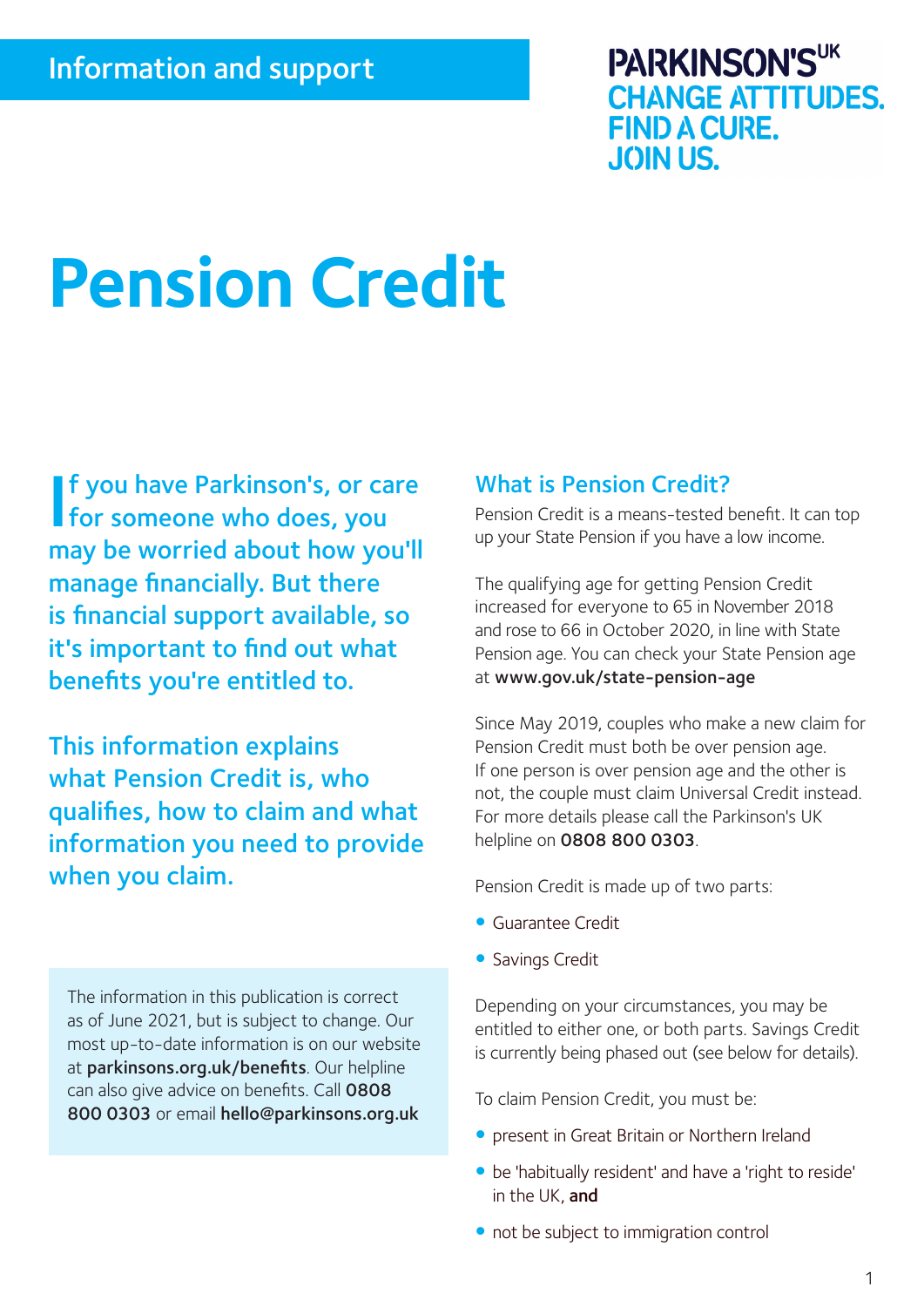## What is Guarantee Credit?

This part of Pension Credit can top up your income (such as your State Pension) to a set amount, to provide you (and your partner, if you have one) with a basic income to live on. Extra amounts will be added if you have certain housing costs, a severe disability or caring responsibilities.

Even if you don't get much Guarantee Credit, it's always worth claiming as it can give access to other benefits (see 'Does Pension Credit affect access to other benefits?' later in this information).

#### How is Guarantee Credit calculated?

Guarantee Credit is calculated by comparing your income with a set figure (the 'Appropriate Minimum Guarantee'). If your income is less than this amount, you're paid the balance as Guarantee Credit.

The Appropriate Minimum Guarantee is a standard rate of £177.10 a week if you're a single person and £270.30 a week for a couple. If your weekly income is less than this, Guarantee Credit will top up it up to this amount.

You may receive additions to this standard rate:

| Severe disability - single person:          | £67.30  |
|---------------------------------------------|---------|
| Severe disability - couple (one qualifies): | £67.30  |
| Severe disability – couple (both qualify):  | £134.60 |
| Carer:                                      | £37.70  |

Since February 2019, you may also be given an additional amount if you're responsible for children, unless you already get Child Tax Credit for those children.

#### The carer premium

The £37.70 a week 'carer premium' is available if you're eligible for Carer's Allowance. You can get this amount in your Pension Credit even if you're not actually paid Carer's Allowance (for example, because of another 'overlapping' benefit, such as State Pension) as long as you have an underlying entitlement.

Find out more: see our information on Carer's Allowance.

#### What income and savings are taken into account?

All of your income is taken into account when calculating the Guarantee Credit, unless it's specifically ignored (for example, Disability Living Allowance, Personal Independence Payment (PIP), Attendance Allowance and Housing Benefit are all ignored).

Earnings are taken into account after tax, National Insurance contributions and half of any contributions to a private pension are deducted. A small additional amount of your earnings is ignored – between £5 and £20 a week, depending on your circumstances.

Savings below £10,000 will have no effect on your entitlement.

You'll be counted as having an extra £1 a week income for every £500 (or part of £500) of savings that you have above £10,000. Certain types of capital, such as the value of your home, personal possessions and the surrender value of insurance policies will be ignored.

For more information on your likely entitlement, visit www.gov.uk/pension-credit-calculator

## What is Savings Credit?

Savings Credit was created to encourage people with a small income to save for retirement.

Savings Credit is currently being phased out. It may still be paid if you (and your partner, if you have one) are over 65, had reached State Pension age by 6 April 2016 and have qualifying income above a certain level.

The Savings Credit calculation is complex and the amounts paid are relatively small – the most you can get is £14.04 a week if you're single or £15.71 a week for a couple.

For more information on your likely entitlement, visit www.gov.uk/pension-credit-calculator

## How do I claim Pension Credit?

In England, Scotland and Wales, call 0800 99 1234 (textphone 0800 169 0133). In Northern Ireland, call 0808 100 6165.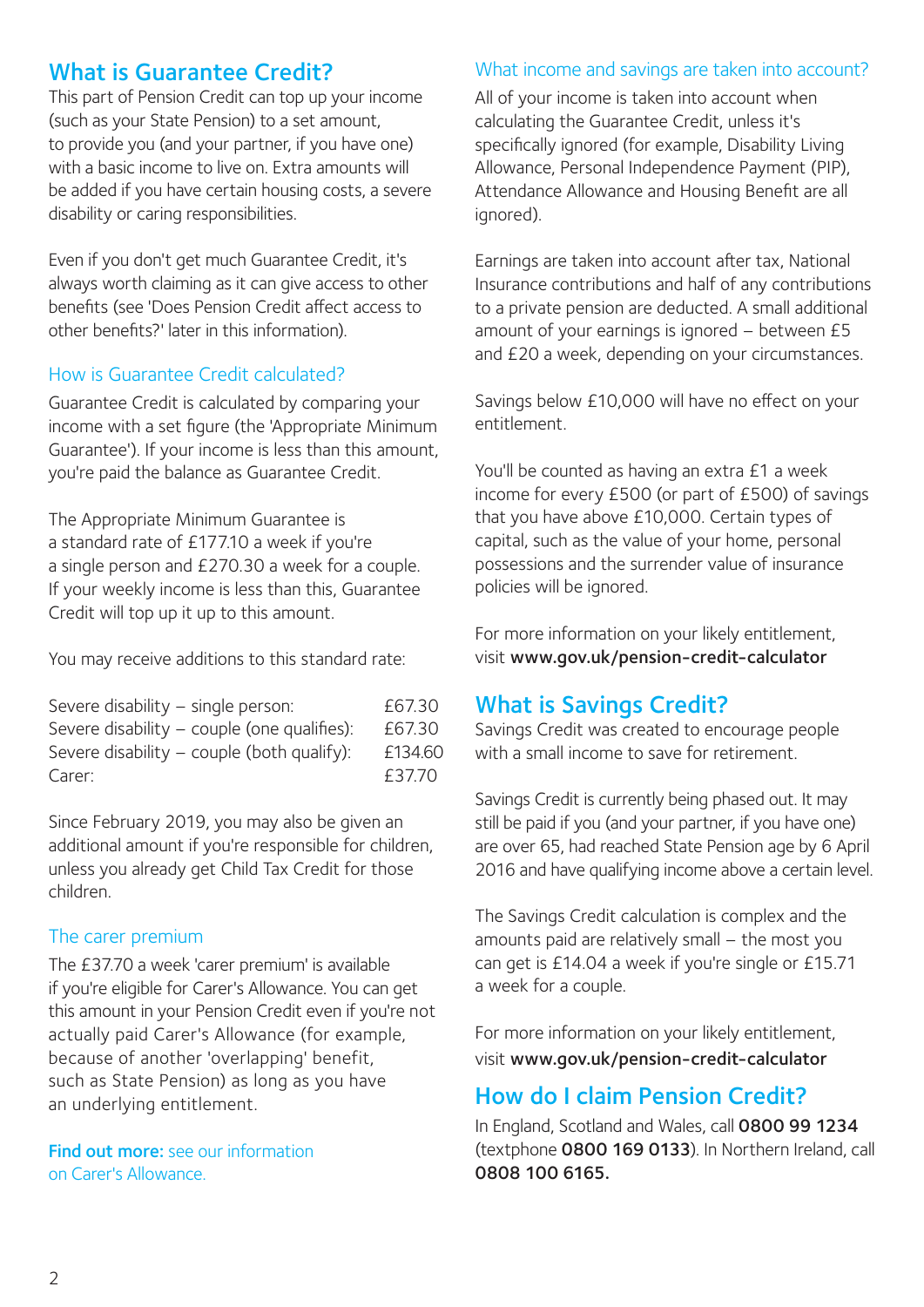When you phone you'll need:

- y your National Insurance number
- information about any money you have coming in
- details of any savings and investments you have
- information on any service charges you must pay for your home (for example, mortgage interest payments)
- details of the bank account you would like the Pension Credit paid into

## Does Pension Credit affect access to other benefits?

If you're awarded the Guarantee Credit of Pension Credit, you may be entitled to:

- full help with your rent
- help from your local council towards your Council Tax
- help with NHS charges, vouchers for glasses and hospital travel fares

It might also allow you access to certain schemes or tariffs from your gas, electric and water providers.

If you're entitled to either part of Pension Credit, you may be able to get a Funeral Expenses Payment to help with funeral expenses if a partner, child, close relative or close friend has died.

You'll also be entitled to a free TV licence if you're over 75 and receive either part of Pension Credit. The BBC should contact all pensioners over 75 to see if they're exempt from paying.

You might also qualify for help to cover the interest payments on your mortgage or eligible home improvement loan through a Support for Mortgage Interest (SMI) loan.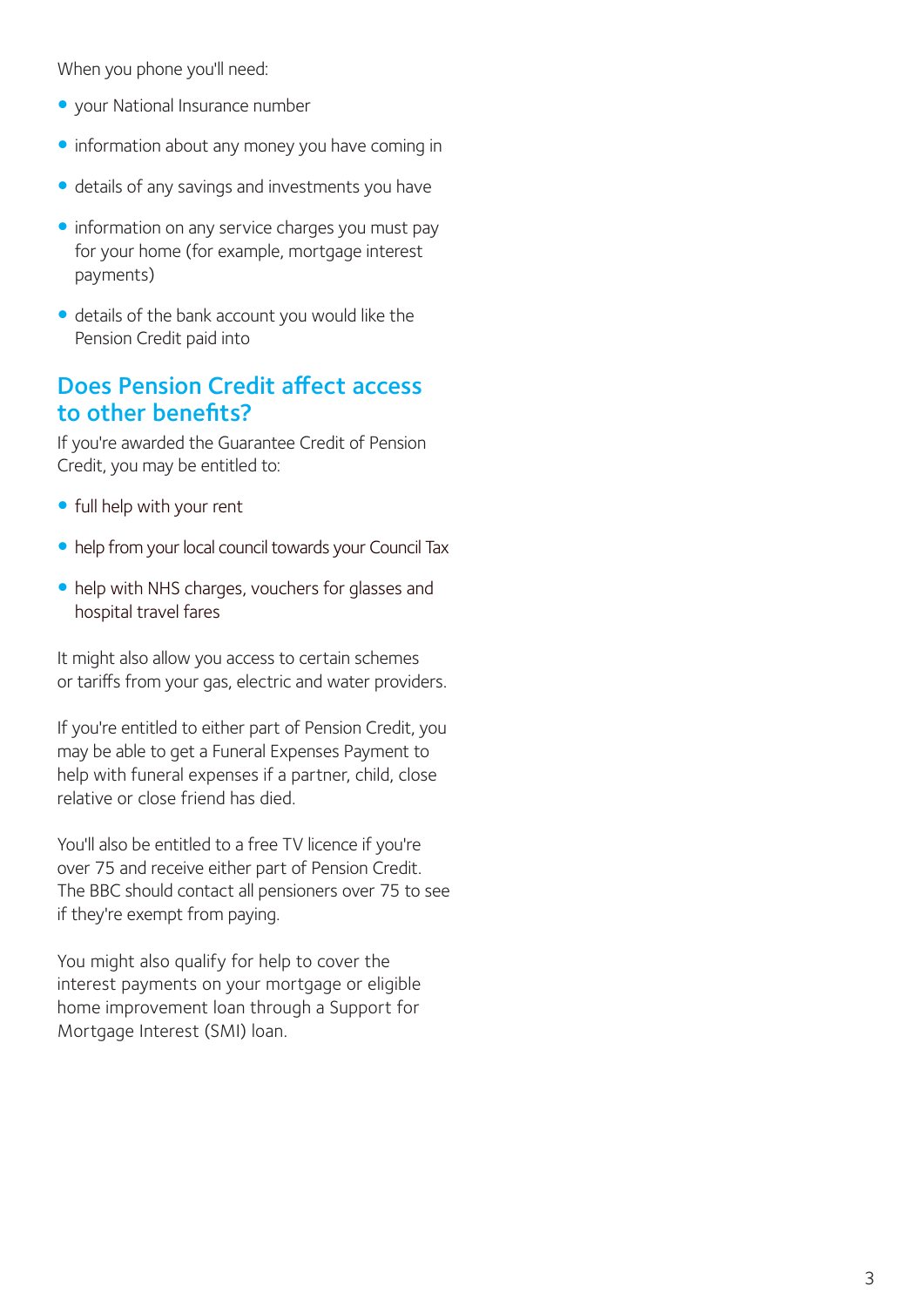This page has been left intentionally blank.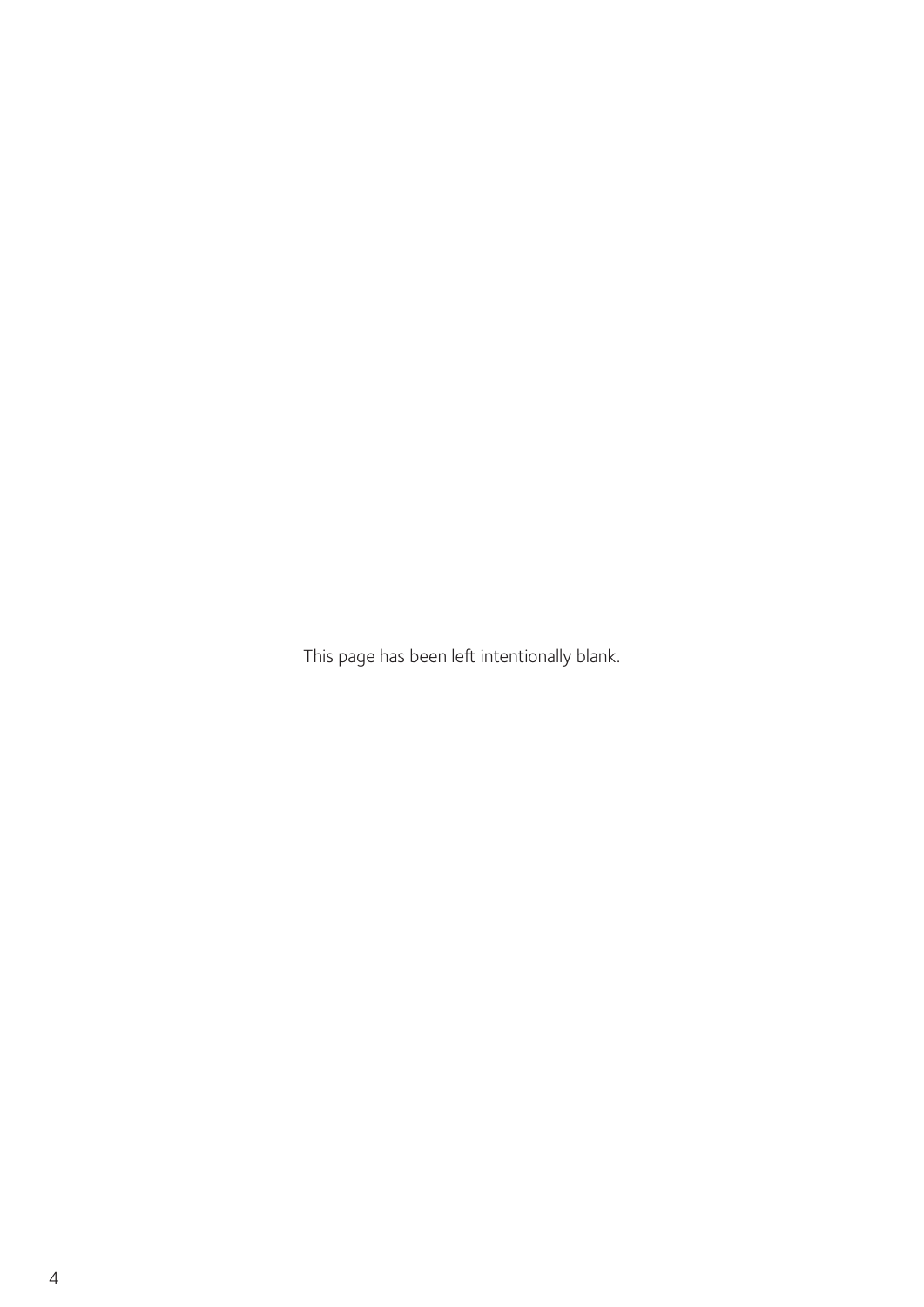This page has been left intentionally blank.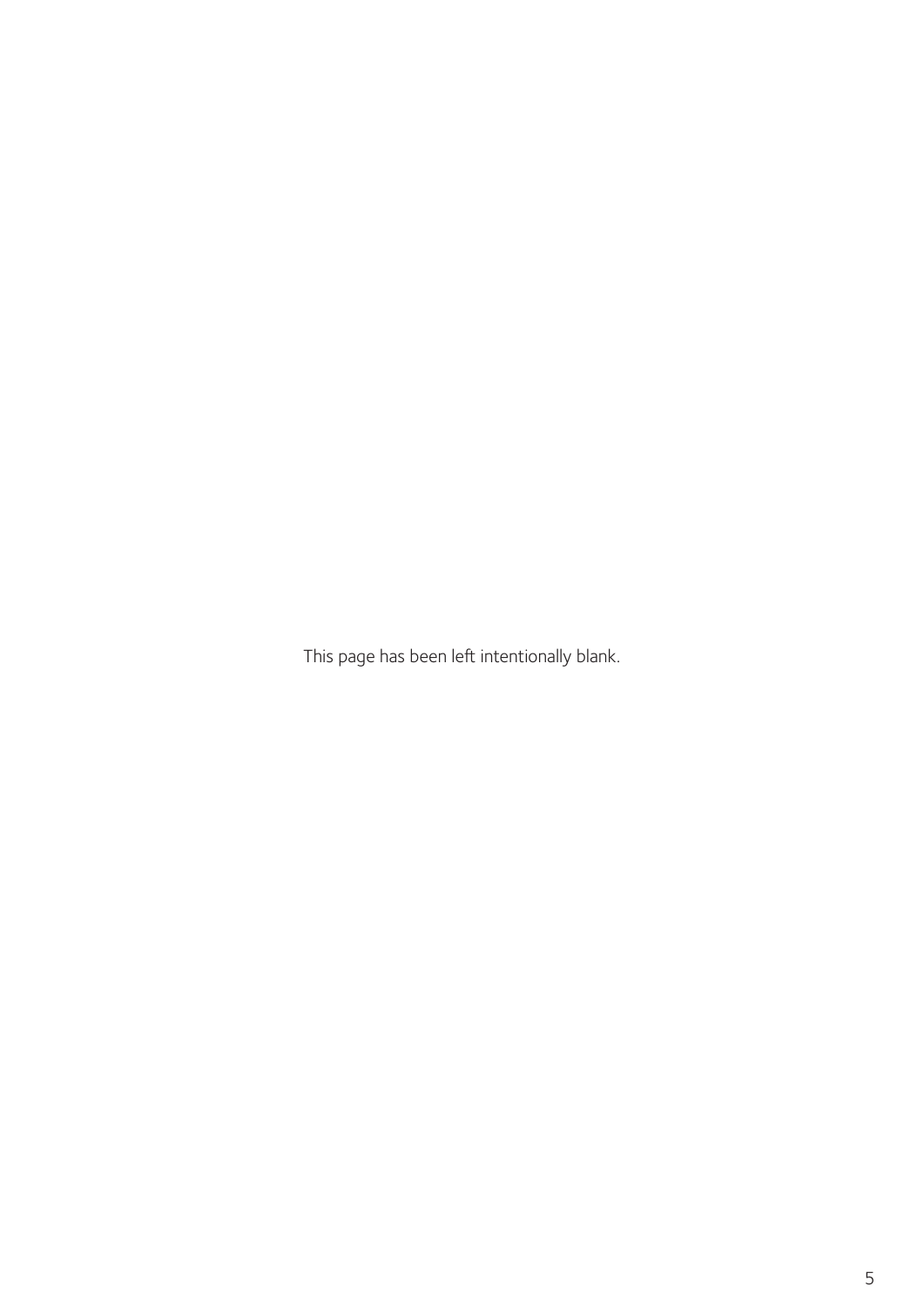## More information and support

You can call our free confidential helpline for general support and information. Call 0808 800 0303 (calls are free from UK landlines and most mobile networks) or email hello@parkinsons.org.uk.

Our helpline can put you in touch with one of our Parkinson's local advisers, who give one-to-one information and support to anyone affected by Parkinson's. They can also provide links to local groups and services.

Our website parkinsons.org.uk has a lot of information about Parkinson's and everyday life with the condition.

Visit parkinsons.org.uk/forum to chat to other people with similar experiences on our online discussion forum.

#### Parkinson's nurses

Parkinson's nurses provide expert advice and support to people with Parkinson's and those who care for them. They can also make contact with other health and social care professionals to make sure your needs are met.

The role of the Parkinson's nurse varies. Each will offer different services, aiming to meet local needs. Some nurses are based in the community, whereas others are based in hospital settings.

Many Parkinson's nurses are independent prescribers. This means they can prescribe and make adjustments to medication, so someone with Parkinson's doesn't always need to see their specialist for changes to or queries about their Parkinson's drugs.

Parkinson's nurses may not be available in every area, but your GP or specialist can give you more details on local services.

You can find out more at parkinsons.org.uk/nurses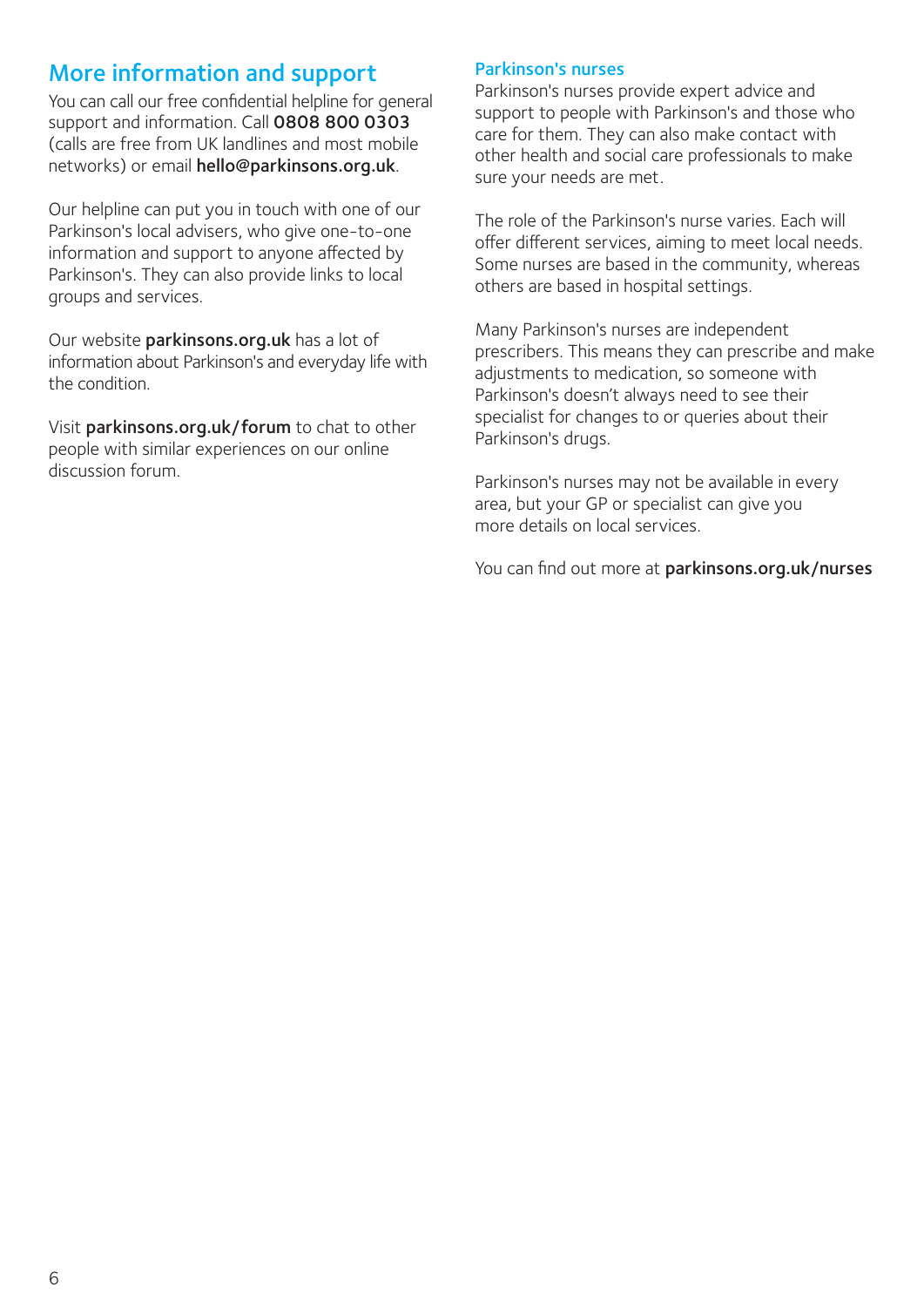#### Thank you

Thank you to benefits specialist Barbara Knight for helping to update this information.

#### Can you help?

At Parkinson's UK, we are totally dependent on donations from individuals and organisations to fund the work that we do. There are many ways that you can help us to support people with Parkinson's. If you would like to get involved, please contact our Supporter Services team on 0800 138 6593 or visit our website at parkinsons.org.uk/ donate. Thank you.

#### Our information

All of our most up-to-date information is available at parkinsons.org.uk/informationsupport If you'd prefer to read one of our printed leaflets or booklets, find out how to place an order at parkinsons.org.uk/orderingresources or by calling 0300 123 3689.

We make every effort to ensure that our services provide current, unbiased and accurate information. We hope that this will add to any professional advice you receive and help you to make any decisions you may face. Please do continue to talk to your health and social care team if you are worried about any aspect of living with Parkinson's.

If you'd like to find out more about how we put our information together, including references and the sources of evidence we use, please contact us at healthcontent@parkinsons.org.uk

 $\frac{2}{\sqrt{2}}$ 

### Pension Credit (INFOS0029/2021)

Do you have any feedback about this information? Your comments will help us ensure our resources are as useful and easy to understand as possible. Please return to Information Content team, Parkinson's UK, 215 Vauxhall Bridge Road, London SW1V 1EJ, or email healthcontent@parkinsons.org.uk. Thank you!

| 1. Please choose the option that best fits you.<br>$\Box$ I have Parkinson's and was diagnosed in $\Box$<br>I care for someone with Parkinson's<br>I have a friend or family member with Parkinson's $\Box$ I'm a professional working with people with Parkinson's<br>Other (please specify) |
|-----------------------------------------------------------------------------------------------------------------------------------------------------------------------------------------------------------------------------------------------------------------------------------------------|
| 2. Where did you get this information from?<br>Specialist Parkinson's nurse Parkinson's UK local group Parkinson's UK local adviser<br>GP<br>Ordered directly from us $\Box$ Call to the helpline<br>Other (please specify)                                                                   |
| 3. Has it answered all your questions?<br>Yes, completely Yes, mostly Not sure Partly<br>$\vert$ Not at all<br>4. How easy was it to understand?<br>Very easy   Easy   Not sure   Quite difficult<br>  Very difficult                                                                         |